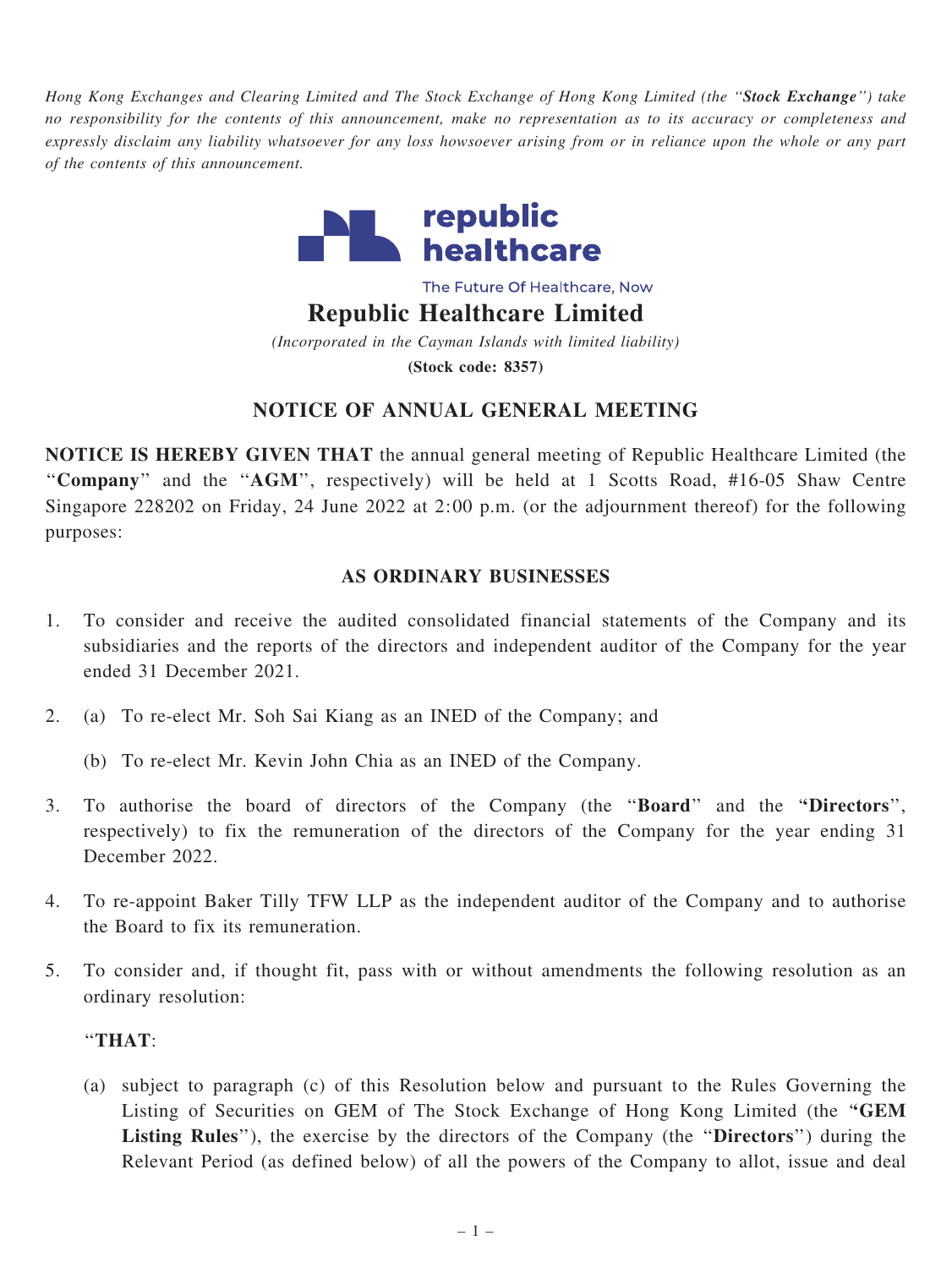with additional shares in the capital of the Company (the "Shares") or securities convertible into or exchangeable for Shares, or options, for similar rights to subscribe for any Shares and to make or grant offers, agreements and options which might require the exercise of such powers, be and is hereby generally and unconditionally approved;

- (b) the approval in paragraph (a) of this Resolution above shall be in addition to any other authorisation given to the Directors and shall authorise the Directors during the Relevant Period to make or grant offers, agreements and options which might require the exercise of such powers after the end of the Relevant Period;
- (c) the total number of the Shares allotted or agreed conditionally or unconditionally to be allotted, issued or dealt with (whether pursuant to an option or otherwise) by the Directors pursuant to the approval in paragraph (a) of this Resolution above, otherwise than pursuant to (i) a Rights Issue (as defined below); or (ii) the exercise of any options granted under the share option scheme of the Company; or (iii) any issue of Shares in lieu of the whole or part of a dividend on Shares in accordance with the articles of association of the Company (the "Articles of Association") in force from time to time, shall not exceed 20% of the total number of Shares in issue as at the date of the passing of this Resolution and such approval shall be limited accordingly; and
- (d) for the purposes of this Resolution:

''Relevant Period'' means the period from the date of the passing of this Resolution until whichever is the earliest of:

- (i) the conclusion of the next annual general meeting of the Company;
- (ii) the expiration of the period within which the next annual general meeting of the Company is required to be held by the Articles of Association, the Companies Law, Cap. 22 (Law 3 of 1961, as consolidated or revised from time to time) of the Cayman Islands or any other applicable laws; and
- (iii) the date on which the authority set out in this Resolution is revoked and varied by way of an ordinary resolution by the shareholders of the Company in a general meeting;

"Rights Issue" means an offer of Shares, or offer or issue of options or other similar instruments giving the rights to subscribe for Shares open for a period fixed by the Directors to holders of Shares on the register on a fixed record date in proportion to their then holdings of Shares (subject to such exclusion or other arrangements as the Directors may deem necessary or expedient in relation to fractional entitlements, or having regard to any restrictions or obligations under the laws of, or the requirements of, or the expense or delay which may be involved in determining the existence or extent of any restrictions or obligations under the laws of, or the requirements of, any jurisdiction applicable to the Company or any recognised regulatory body or any stock exchange applicable to the Company).''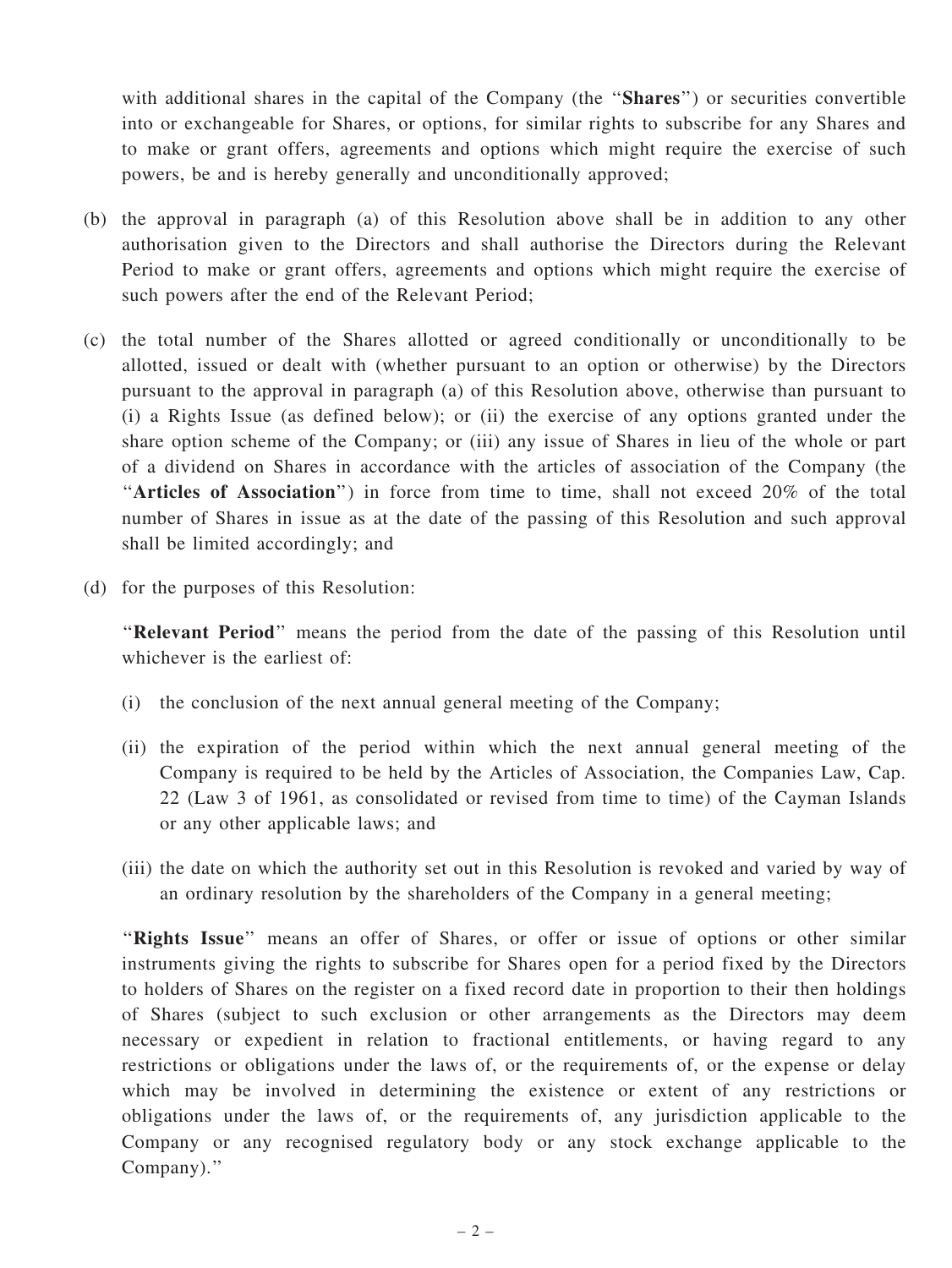6. To consider and, if thought fit, pass with or without amendments the following resolution as an ordinary resolution:

#### ''THAT:

- (a) subject to paragraph (b) of this Resolution below, the exercise by the directors of the Company during the Relevant Period (as defined below) of all the powers of the Company to repurchase the shares of the Company (the ''Shares'') in issue on The Stock Exchange of Hong Kong Limited (the "Stock Exchange") or any other stock exchange on which the Shares may be listed and recognised by the Securities and Futures Commission of Hong Kong (the ''Commission'') and the Stock Exchange for this purpose, subject to and in accordance with the Companies Law, Cap. 22 (Law 3 of 1961, as consolidated or revised from time to time) of the Cayman Islands or any other applicable laws, the Code on Share Buy-backs approved by the Commission and the requirements of the GEM Listing Rules, be and is hereby generally and unconditionally approved;
- (b) the total number of the Shares which may be repurchased by the Company pursuant to the approval in paragraph (a) of this Resolution above during the Relevant Period (as defined below) shall not exceed 10% of the total number of Shares in issue as at the date of the passing of this Resolution and the authority pursuant to paragraph (a) of this Resolution above shall be limited accordingly; and
- (c) for the purposes of this Resolution:

"Relevant Period" means the period from the date of the passing of this Resolution until whichever is the earliest of:

- (i) the conclusion of the next annual general meeting of the Company;
- (ii) the expiration of the period within which the next annual general meeting of the Company is required to be held by the articles of association of the Company, the Companies Law, Cap. 22 (Law 3 of 1961, as consolidated or revised from time to time) of the Cayman Islands or any other applicable laws; and
- (iii) the date on which the authority set out in this Resolution is revoked and varied by way of an ordinary resolution by the shareholders of the Company in a general meeting.''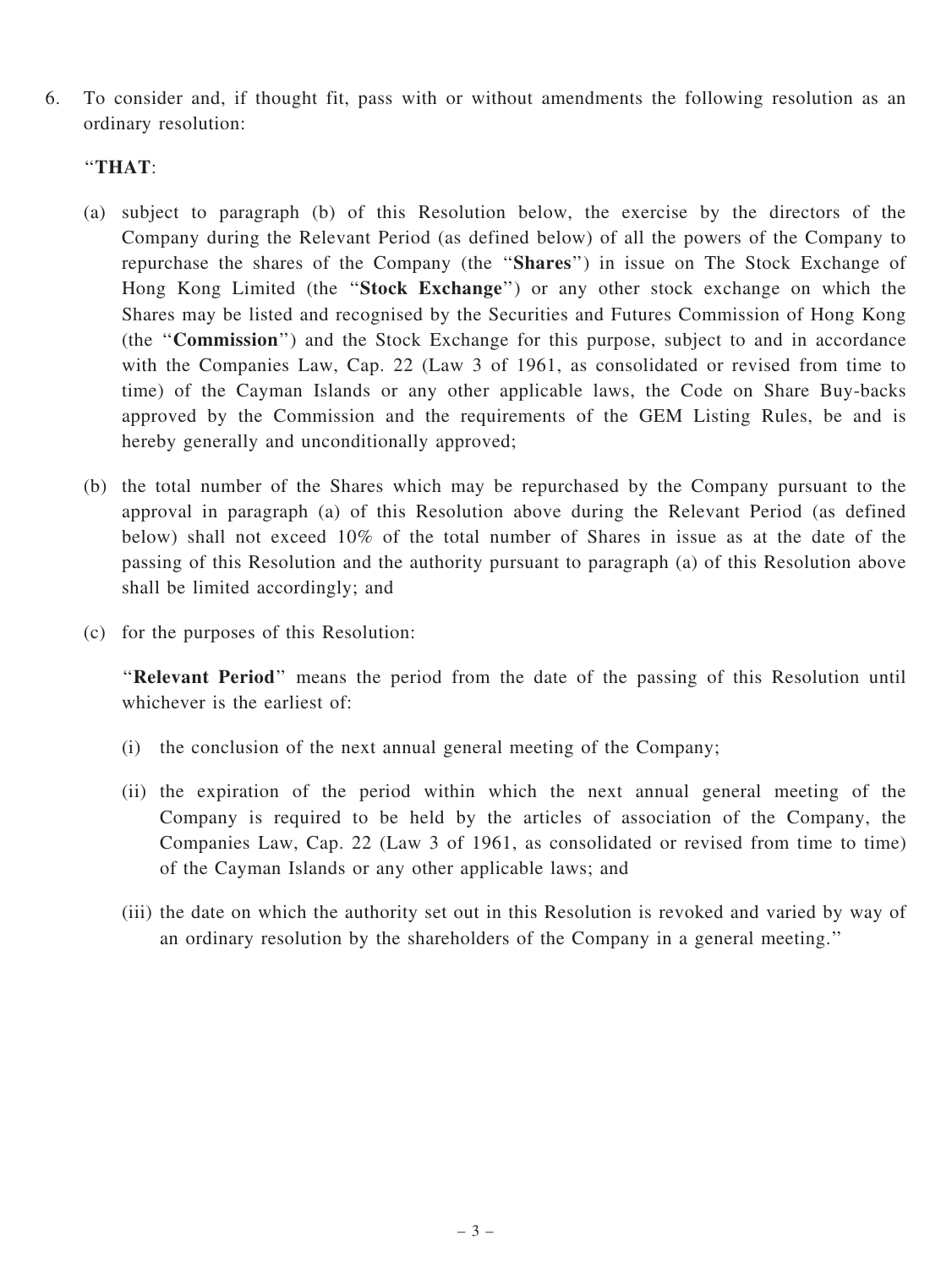7. To consider and, if thought fit, pass with or without amendments the following resolution as an ordinary resolution:

''THAT conditional upon Resolutions numbered 5 and 6 set out in the notice convening this annual general meeting (the ''Notice'') being passed, the general and unconditional mandate granted to the Directors pursuant to Resolution numbered 5 set out in the Notice be and is hereby extended by the addition thereto of an amount representing the total number of the shares in the capital of the Company (the ''Shares'') repurchased under the authority granted pursuant to Resolution numbered 6 set out in the Notice, provided that such amount shall not exceed 10% of the total number of Shares in issue as at the date of passing this Resolution.''

> By order of the Board Republic Healthcare Limited Tan Cher Sen Alan Chairman and Executive Director

Singapore, 29 March 2022

Registered Office: 5th Floor, Genesis Building, Genesis Close George Town, P.O. Box 446 Grand Cayman, KY1-1106 Cayman Islands

Headquarters and Principal Place of Business in Singapore: 1 Scotts Road, #16-05 Shaw Centre Singapore 228202

Principal Place of Business in Hong Kong: 8/F, Hip Shing Hong Centre 55 Des Voeux Road Central Central, Hong Kong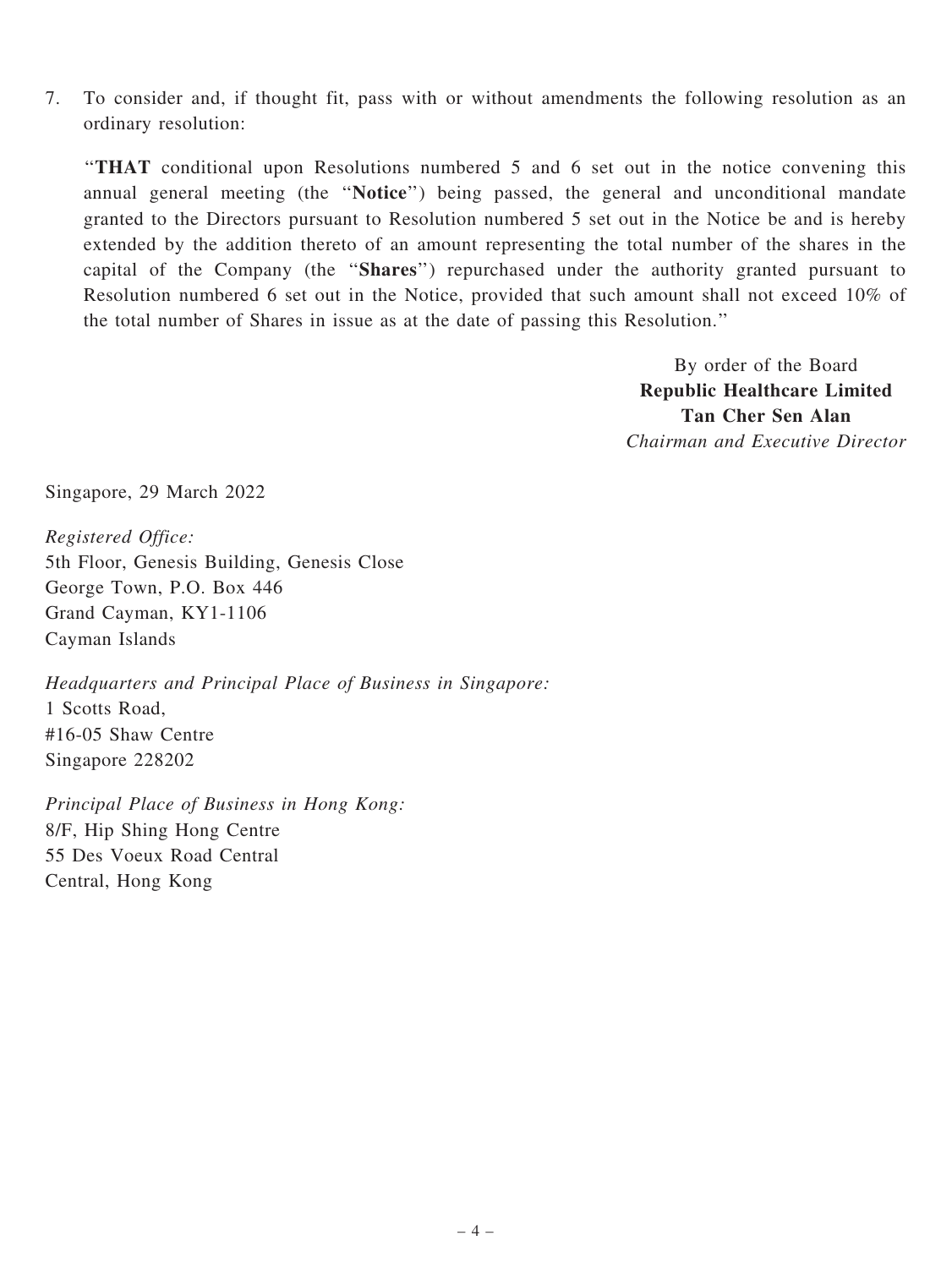#### Notes:

- 1. Any member of the Company (the ''Member'') entitled to attend and vote at the AGM or its adjourned meeting (as the case may be) is entitled to appoint one (or, if he/she/it holds two or more Shares, more than one) proxy to attend and vote instead of him/her/it. A proxy needs not be a Member but must be present in person at the AGM to represent the Member. If more than one proxy is so appointed, the appointment shall specify the number of Shares in respect of which such proxy is so appointed.
- 2. Completion and return of the form of proxy will not preclude a Member from attending and voting in person at the AGM or its adjourned meeting (as the case may be) if he/she/it so wishes. In the event of a Member who has lodged a form of proxy attending the AGM in person, the form of proxy will be deemed to have been revoked.
- 3. In order to be valid, the duly completed and signed form of proxy must be deposited together with a power of attorney or other authority, if any, under which it is signed or a notarially certified copy of such power or authority, at the office of the Company's branch share registrar in Hong Kong, Computershare Hong Kong Investor Services Limited at 17M Floor, Hopewell Centre, 183 Queen's Road East, Wan Chai, Hong Kong as soon as possible but in any event, not later than 48 hours before the time appointed for holding the AGM or its adjournment (as the case may be).
- 4. For determining the entitlement of the Members to attend and vote at the AGM, the register of members of the Company (''Register of Members'') will be closed from Tuesday, 21 June 2022 to Friday, 24 June 2022 (both days inclusive), during which period no transfer of Shares will be effected. To qualify for attending and voting at the AGM, all properly completed transfer forms accompanied by the relevant share certificates must be lodged for registration with the Company's branch share registrar and transfer office in Hong Kong, Computershare Hong Kong Investor Services Limited, Shops 1712–1716, 17th Floor, Hopewell Centre, 183 Queen's Road East, Wan Chai, Hong Kong for registration no later than 4:30 p.m. on Monday, 20 June 2022.
- 5. In relation to the proposed resolutions numbered 2(a) to (b) above, Mr. Soh Sai Kiang and Mr Kevin John Chia will retire from office at the AGM pursuant to the articles of association of the Company and, being eligible, offer themselves for re-election. Details of the above Directors are set out in Appendix I to the Company's circular dated 29 March 2022 (the "Circular").
- 6. In relation to the proposed resolution numbered 4 above, the Board concurs with the views of the audit committee of the Board and has recommended that Baker Tilly TFW LLP be re-appointed as the independent auditor of the Company.
- 7. In relation to the proposed resolution numbered 5 above, approval is being sought from the Members for the grant to the Directors of a general and unconditional mandate to authorise the allotment and issue of Shares under the GEM Listing Rules. The Directors have no immediate plans to issue any new Shares.
- 8. In relation to the proposed resolution numbered 6 above, the Directors wish to state that they will exercise the powers conferred thereby to repurchase Shares only in the circumstances which they consider appropriate for the benefit of the Company and the Members as a whole. An explanatory statement containing the information necessary to enable the Members to make an informed decision to vote on the proposed resolution as required by the GEM Listing Rules is set out in Appendix II to the Circular.
- 9. In compliance with Rule 17.47(4) of the GEM Listing Rules, voting on all proposed resolutions set out in this Notice will be decided by way of a poll. The Company will announce the poll results of the AGM in the manner prescribed under Rule 17.47(5) of the GEM Listing Rules.